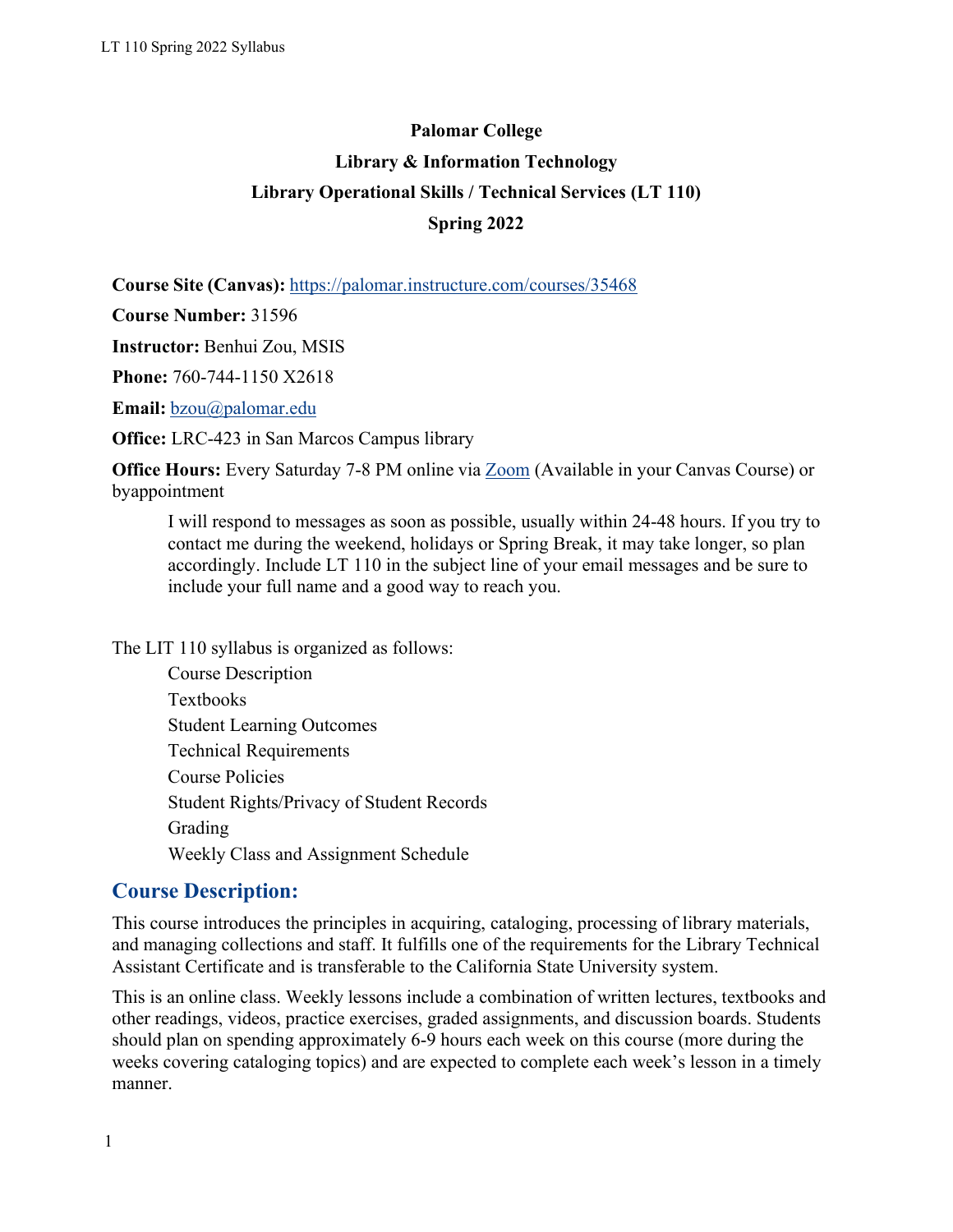There will be a [virtual orientation](https://palomar-edu.zoom.us/j/97653092235) for this class on Thursday, February 3rd from 6:00 to 8:00 pm. It's strongly recommended that you attend this orientation if this is your first semester in LIT program.

# **Textbooks:**

*(All the books are available online. You will need to use your student ID and password to access the books.)*



**Cataloging library resources: an [introduction](https://caccl-palomar.primo.exlibrisgroup.com/view/action/uresolver.do?operation=resolveService&package_service_id=1195863390005338&institutionId=5338&customerId=5260) (Recommended)** by Marie Keen Shaw

Publisher: Lanham: Rowman & Littlefield, [2017]

ISBN-10: 1442274867 ISBN-13: 9781442274860



**Standard [Cataloging](https://caccl-palomar.primo.exlibrisgroup.com/view/action/uresolver.do?operation=resolveService&package_service_id=1195863380005338&institutionId=5338&customerId=5260) for School & Public Libraries, 5th ed. (Recommended)** By Sheila S Intner; Jean Weihs

Publisher: ABC-CLIO, Incorporated

ISBN-10: 1610691148 ISBN-13: 9781610691147



**[Working with library collections: an introduction for support staff](https://caccl-palomar.primo.exlibrisgroup.com/view/action/uresolver.do?operation=resolveService&package_service_id=1195863370005338&institutionId=5338&customerId=5260) (Required)** by Hali R Keeler

Publisher: Lanham: Rowman & Littlefield, [2017]

ISBN-10: 1442274891 ISBN-13: 9781442274891

**You will need the required textbook for the first week's graded assignments, so if you do nothave a copy by then, plan to use the library's ebooks. Not being able to access the book in any format for any reason is not an acceptable excuse for not completing the weekly readings or assignments.**

Additional required and optional readings may be assigned and available each week in Canvas or on reserve at the San Marcos campus library.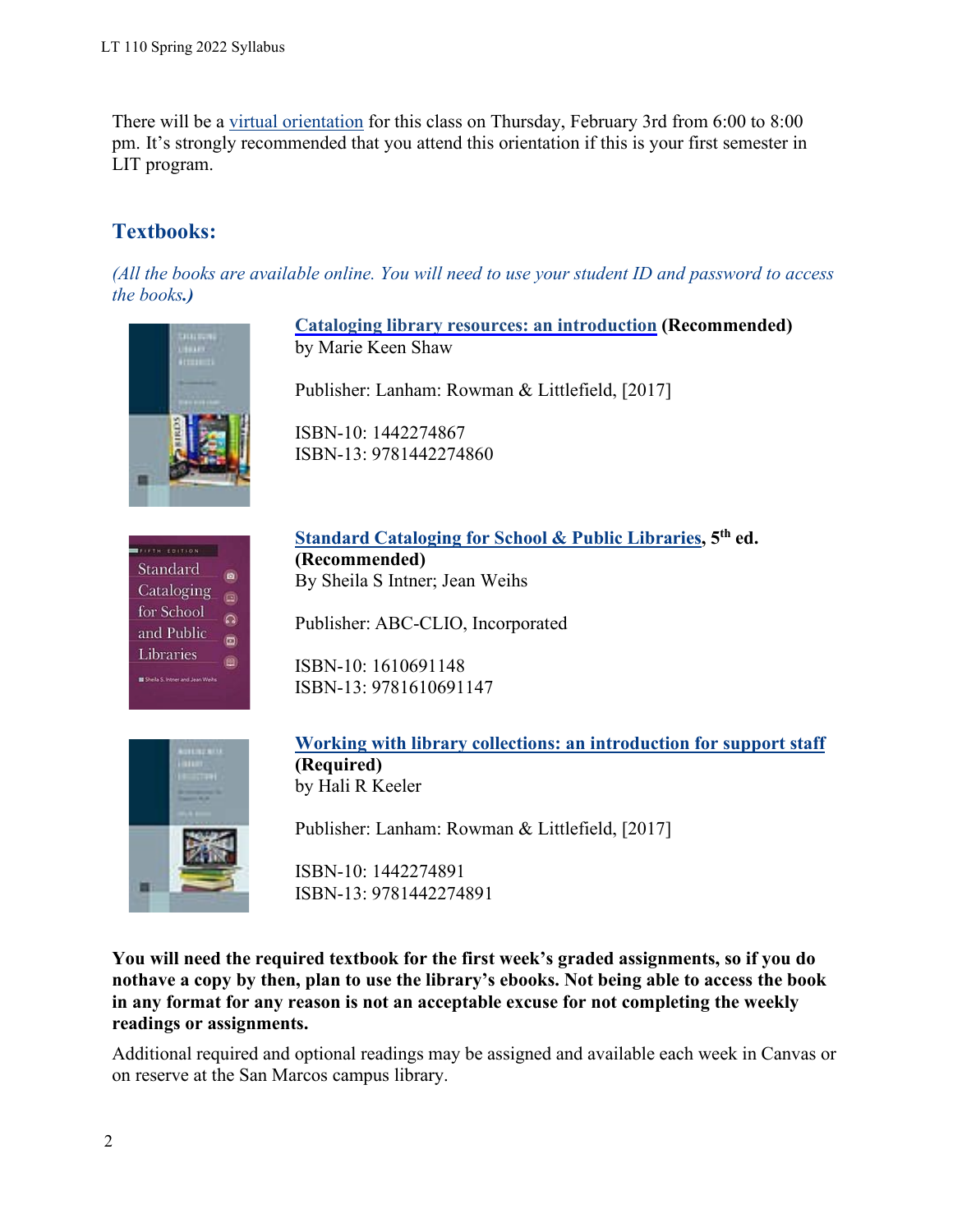## **Student Learning Outcomes**

Upon successful completion of the course the student will be able to:

- Apply basic principles to justify decisions regarding selection, de-selection, and replacement of all types of library resources
- Correctly perform the typical acquisitions functions: ordering, subscribing, invoicing, and receiving different types of materials.
- Use different types of library systems, bibliographic utilities and online tools related to library technical services in order to acquire and catalog different types of library materials.
- Create cataloging records following RDA rules using MARC 21 format.

# **Technical Requirement**

This class is conducted online using the Canvas course management system. It is your responsibility to ensure that can access all course content and communications.

- You must have access to a computer and the Internet to view and complete each week's lesson in Canvas.
- You must have an email account that you check frequently and is registered in both the College eServices and Canvas systems. If you don't know your campus email address or want to change it, login to [MyPalomar \(eServices\),](https://my.palomar.edu/psp/palc9prd/?cmd=login) or contact Enrollment Services at [admissions@palomar.edu](mailto:admissions@palomar.edu) or 760-744-1150 x2164.
- For assistance using or accessing Canvas, review the Canvas Login [Procedure](https://www2.palomar.edu/pages/is/canvas-login-procedure/) Guide and the [Canvas Information for Students.](https://www2.palomar.edu/pages/atrc/canvas/canvas-information-students/) For assistance, please call the Palomar College Information Services Help Desk at 760-744-1150 ext. 2140 or email [helpdesk@palomar.edu](mailto:helpdesk@palomar.edu)

# **Software Requirement**

It is your responsibility to make sure you can access the course content, and the instructor can access your uploaded assignments. Course content is provided in Canvas in a variety of formats, including but not limited to PowerPoint, Microsoft Word, YouTube, PDF documents, Google sheets, and Web/HTML documents. Written assignments submitted as attachments must be uploaded in a format the instructor can access, preferably Microsoft Word or Google Docs. If you are using an Apple computer, please convert the file format to PDF. Palomar College provides free MicrosoftOffice 365 for all students. You can find more information at *<https://www2.palomar.edu/pages/atrc/2015/01/22/free-office-365-for-all-palomarites/>*. You may download or register for access to the following free software programs: PowerPoint Viewer, GoogleDocs, Adobe Reader (for PDF documents).

You will also use some specialized software, such as Koha Klassmates, OCLC Connexion, RDA Toolkit, and Classification Web. You will receive the accessing information via email for these software.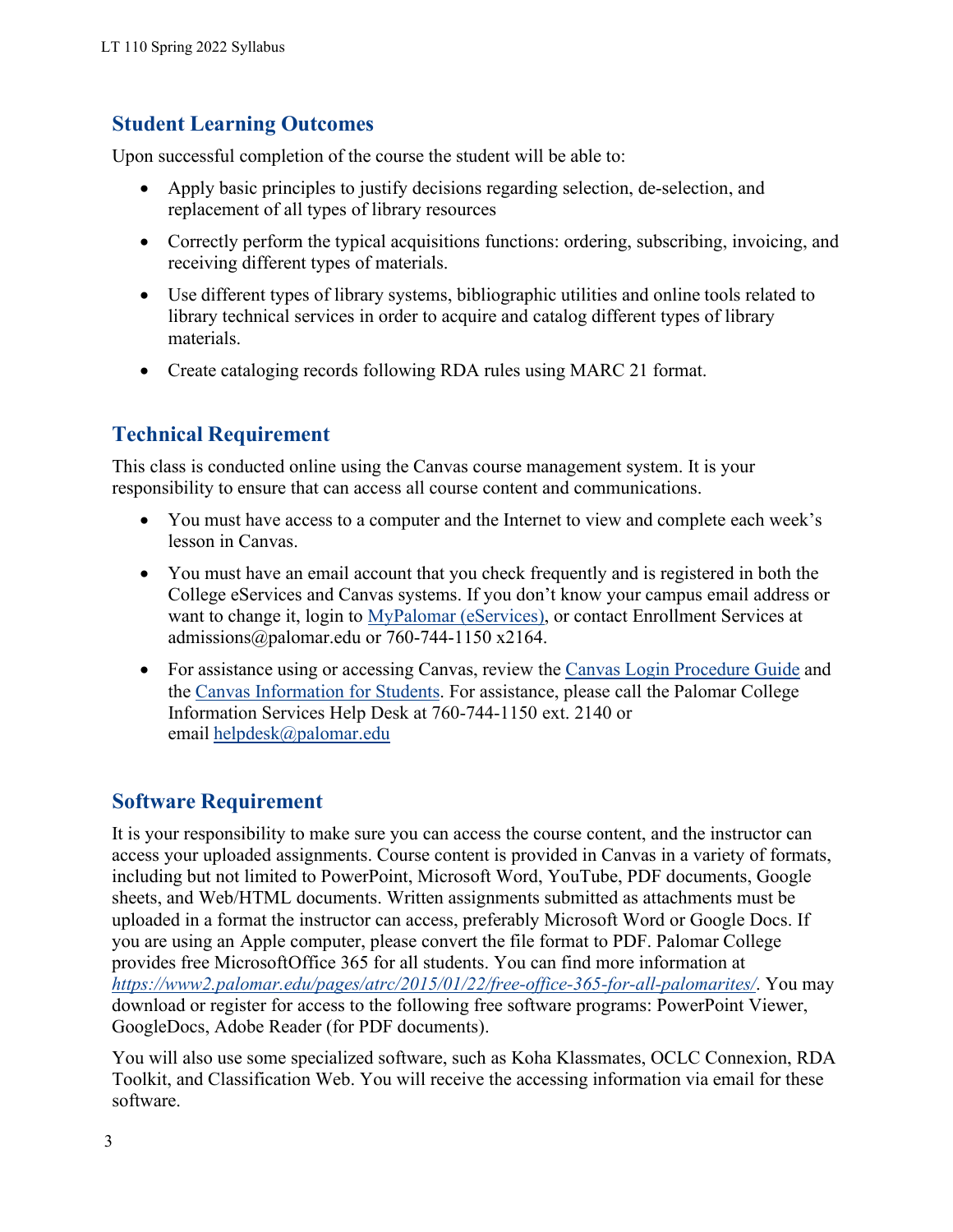# **Course Policies**

## *Attendance*

This is an online course. Students must log in each week to get and complete all course readings, assignments, and other activities (participation credit will be given based on evidence of this). New lessons open each Thursday, and most are available one week in advance of the posted week and then stay open for the remainder of the course. The course is not self-paced, and each week builds upon information presented in previous weeks. Unless otherwise noted, graded assignments are due at 11:59 pm on the posted due dates. **Students who do not respond to the initial lesson within one week will be dropped from this course.**

## *Deadlines & Grading*

- All students are expected to participate in the course. Failure to participate can result in an "F" or "FW" grade, unless the student executes a drop within the [time periods](https://www2.palomar.edu/pages/enrollmentservices/calendars/) indicated [on this webpage](https://www2.palomar.edu/pages/enrollmentservices/calendars/)
- No grade will be assigned to students who process a drop during the first two weeks of the semester, and no notation will appear on the student's permanent record.
- Between the third week and the eighth week of the semester, students may process a drop at his or her discretion and receive a withdrawal (W grade).
- After the eighth week of the semester, only evaluative  $(A, B, C, D, F, FW)$  or Incomplete grades shall be assigned unless student petition for withdrawal through records office.
- [Information](https://www2.palomar.edu/pages/enrollmentservices/appeals-and-petitions/) for petition for withdrawal is available on Enrollment office website.
- Weekly assignments and exams must be submitted by the posted deadline to receive credit. Pay Attention to Due Dates! Late assignments will not be accepted. Students who do not submit an assignment or exam by the deadline should still complete the weekly lesson since each week's lesson builds on previous weeks' content. See Grading and Weekly Schedule & Dues Dates sections at the end of this syllabus for details.
- If you have questions about what's due or what you're being asked to do, contact the instructor, or use the  $Q \& A$  Discussion Board in the course Canvas site to get suggestions from classmates and share ideas. Be sure to plan ahead to ensure there's enough time to get questions answered or help before a deadline.
- Students can make up or earn additional points toward their grade by completing optional extra credit assignments offered throughout the semester (TBA).

## *Academic Honesty, Plagiarism, and Cheating*

Students are expected to adhere to the highest standards of academic integrity. Cheating, plagiarism, and disruptive behavior (including inappropriate language and/or internet use) are unacceptable and may result in a failing grade for the course or expulsion. Refer to the College's discipline policies and student code of conduct:

<http://www2.palomar.edu/pages/studentaffairs/home/student-discipline/>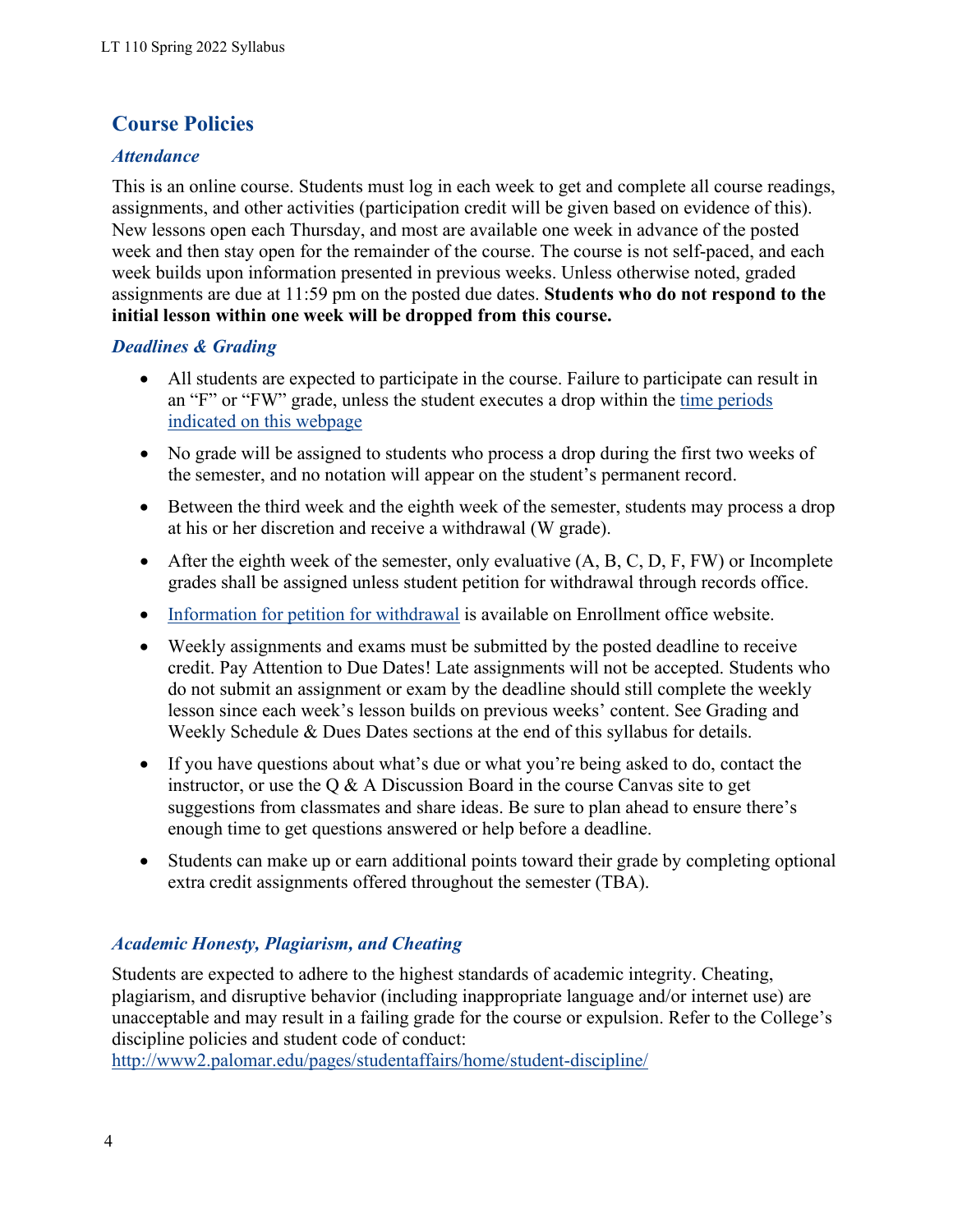# **Student Rights and Privacy (FERPA)**

Directory information will not be sold, used for commercial purposes, disclosed to the public, or given to government agencies for the purposes of making benefits determinations (other than for financial aid). If you do not want the College to provide any directory information without your written consent, please notify the Records Office, in writing within thirty (30) days of the start of the semester. If you activate your student email account, it will be displayed in a public electronic address book. Additional information about student rights may be found at: *<https://www2.palomar.edu/pages/enrollmentservices/student-rightsprivacy-student-records/>*

# **Academic Assistance**

*Academic tutoring is available, free of charge, at the* **[Tutoring](https://www2.palomar.edu/pages/tutoringservices/) Services***.*

Live [front](https://palomar-edu.zoom.us/j/96481604845) desk help are available online via the Online [Tutoring](https://palomar.instructure.com/enroll/E9J88Y) Course in Canvas! Email: [star@palomar.edu](mailto:star@palomar.edu) Phone: (760) 744-1150 x2448

Students with a verified disability may be entitled to the appropriate academic accommodations and are encouraged to notify the instructor as well as the **[Disability Resource Center](http://www2.palomar.edu/pages/drc/)** at (760) 744-115- x2375, email: Email: [drc@palomar.edu](mailto:drc@palomar.edu) or [Online contact form](https://www2.palomar.edu/pages/drc/drc-contact-form/)

Students planning to complete an LIT degree or certificate should meet with a counselor in the Counseling Department to find out what classes are required and to complete an education plan. Guidance on non-academic personal matters is also available. Call to schedule an appointment at(760) 891-7511 or go to

<https://www2.palomar.edu/pages/counseling/appointments/>

# **Grading**

Grades will be awarded according to the following distribution of points:

|                                    | <b>Points</b> | $%$ of |
|------------------------------------|---------------|--------|
| Class Attendance and Participation | 80            | 8%     |
| <b>Graded Assignments</b>          | 600           | 60%    |
| Midterm                            | 120           | 12%    |
| ePortfolio Project                 | 60            | 6%     |
| Final Exam                         | .40           | 14%    |

The total number of points possible for the course is 1000. Opportunities to earn extra credit will be available during the semester (TBA). The grading scale will be:

| 1 L      | В       |         |         |                |
|----------|---------|---------|---------|----------------|
| 900-1000 | 800-899 | 700-799 | 600-699 | $0-599$ points |
| points   | points  | points  | points  |                |

The Pass/No Pass option is available for this course, but you are responsible for making those arrangements. The Pass / No Pass [form](https://www2.palomar.edu/pages/enrollmentservices/forms/%23Pass/No_Pass) and other related information is available on [enrollment](https://www2.palomar.edu/pages/enrollmentservices/forms/) service [website.](https://www2.palomar.edu/pages/enrollmentservices/forms/)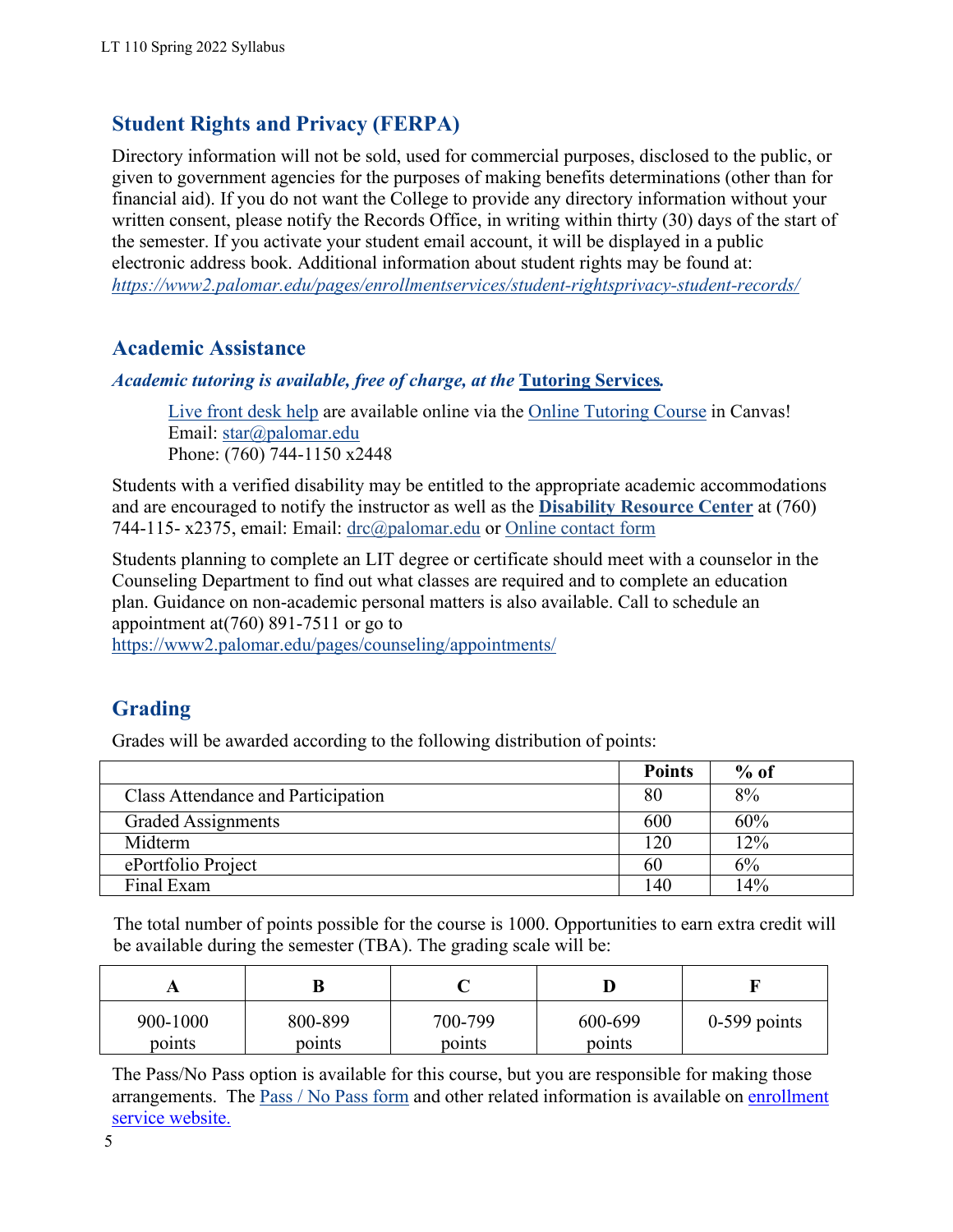# **Mitigation and Management of COVID-19 at Palomar College**

All Palomar College students are required to be fully vaccinated for COVID-19 or have an approved exemption from the COVID-19 vaccine, to be onsite for face-to-face classes or student service appointments that last more than 15 minutes. Students may upload their vaccination information or request an exemption by following these directions in [English](https://www2.palomar.edu/pages/covid19/files/2021/08/Student-Guide-COVID-eForm.pdf) or in [Spanish.](https://www2.palomar.edu/pages/covid19/files/2021/09/Student-Guide-COVID-eForm_ES.pdf)

Campus entry and building entry signage notifies employees, students, and visitors of requirement of the following to enter campus to be:

- symptom free,
- wearing a facial covering,
- in possession of a campus pass from the Cleared 4 platform. You can find the Cleared 4 platform information here in [English](https://www2.palomar.edu/pages/covid19/files/2021/10/Cleared4-Student-Communication.pdf) and in [Spanish.](https://www2.palomar.edu/pages/covid19/files/2021/11/Cleared4-Student-Communication_es-US.pdf)

In addition, campus entry signage notifies all students, employees, and visitors of the requirement to wear a facial covering indoors, regardless of vaccination status.

In alignment with the most updated guidance from federal, state and regional public health guidance, Palomar College has instituted every precaution required to ensure the health and safety of all students, faculty, and staff. By registering for and attending face-to-face courses at Palomar College, all students have agreed to:

- stay home if you are ill; leave campus if you start to feel ill.
- use Cleared4 daily health screening by using your personal link. You can find Cleared4 platform information here in [English](https://www2.palomar.edu/pages/covid19/files/2021/10/Cleared4-Student-Communication.pdf) and in [Spanish.](https://www2.palomar.edu/pages/covid19/files/2021/11/Cleared4-Student-Communication_es-US.pdf)
- wear a mask that covers your nose and mouth to help protect yourself and others whenever indoors.
- respect the requests of others to stay up to 3-6 feet away.
- wash your hands often with soap and water. Use hand sanitizer if soap and water aren't available.
- report any illness to your instructor, and complete and submit the COVID-19 questionnaire available at [here.](https://www2.palomar.edu/pages/covid19/covid-19-questionnaire/)

During the semester, it's possible that requirements that allow us to be on-campus will change, and when that happens, your instructor will inform you of the new requirements and options to meet them.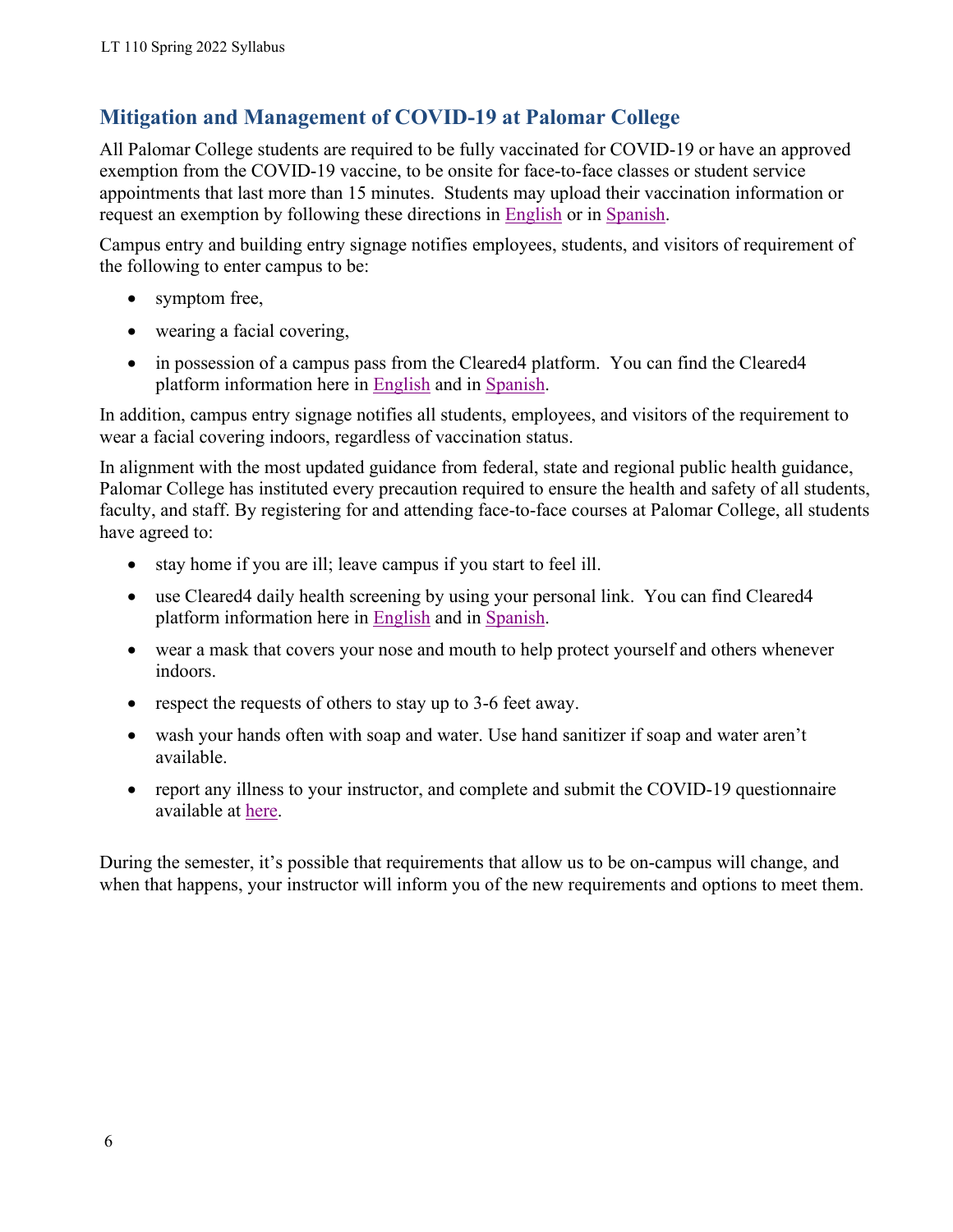## **Weekly Schedule and Assignments** *(Subject to change)*

## **WEEK 1 (1/31 – 2/5) INTRODUCTION TO TECHNICAL SERVICES**

#### **Lesson**

#### **Readings:**

*Textbook***:** Keeler, Hali R. *Working with Library Collections: An Introduction for Support* Staff, 2017. Chapter 1, [Library Collections Today](https://login.ezproxy.palomar.edu/login?url=http://search.ebscohost.com/login.aspx?direct=true&db=nlebk&AN=1438877&site=ehost-live&scope=site&ebv=EB&ppid=pp_3)

#### *Additional Readings in Canvas*

#### **Videos:**

- A Day in [Technical](https://youtu.be/Wru5fTcL0bU) Services
- [Koha\\_Create Staff Account](https://youtu.be/a03pZzYLSpI)
- Services [\(Optional\)](https://youtu.be/btY1uKc06uY) • Technical Services [Librarians](https://youtu.be/btY1uKc06uY) Matter at Your Library: Finding a Career in Technical
- Association for [Library Collections](http://www.youtube.com/user/alctsce) and Technical Services (ALCTS)'s YouTube channel (Optional)

**Websites:** Browse technical services department websites and some job announcements for technical services staff

#### **Assignments**

**LIT program orientation (**Extra Credit, 5 points**)**

#### **Discussion board post:**

Self-introduction; your experience or view of library technical services, your future career plan (10 points)

**Essay Question** (20 Points)

**Practice:** Create a staff account in Koha Klassmates (10 points)

## **WEEK 2 (2/6 – 2/12) TOOLS AND TECHNOLOGY**

#### **Lesson**

#### **Readings:**

*Textbook:* Keeler, Hali R. *Working with Library Collections: An Introduction for Support Staff,* 2017. [Chapter](https://login.ezproxy.palomar.edu/login?url=http://search.ebscohost.com/login.aspx?direct=true&db=nlebk&AN=1438877&site=ehost-live&scope=site&ebv=EB&ppid=pp_83) 7.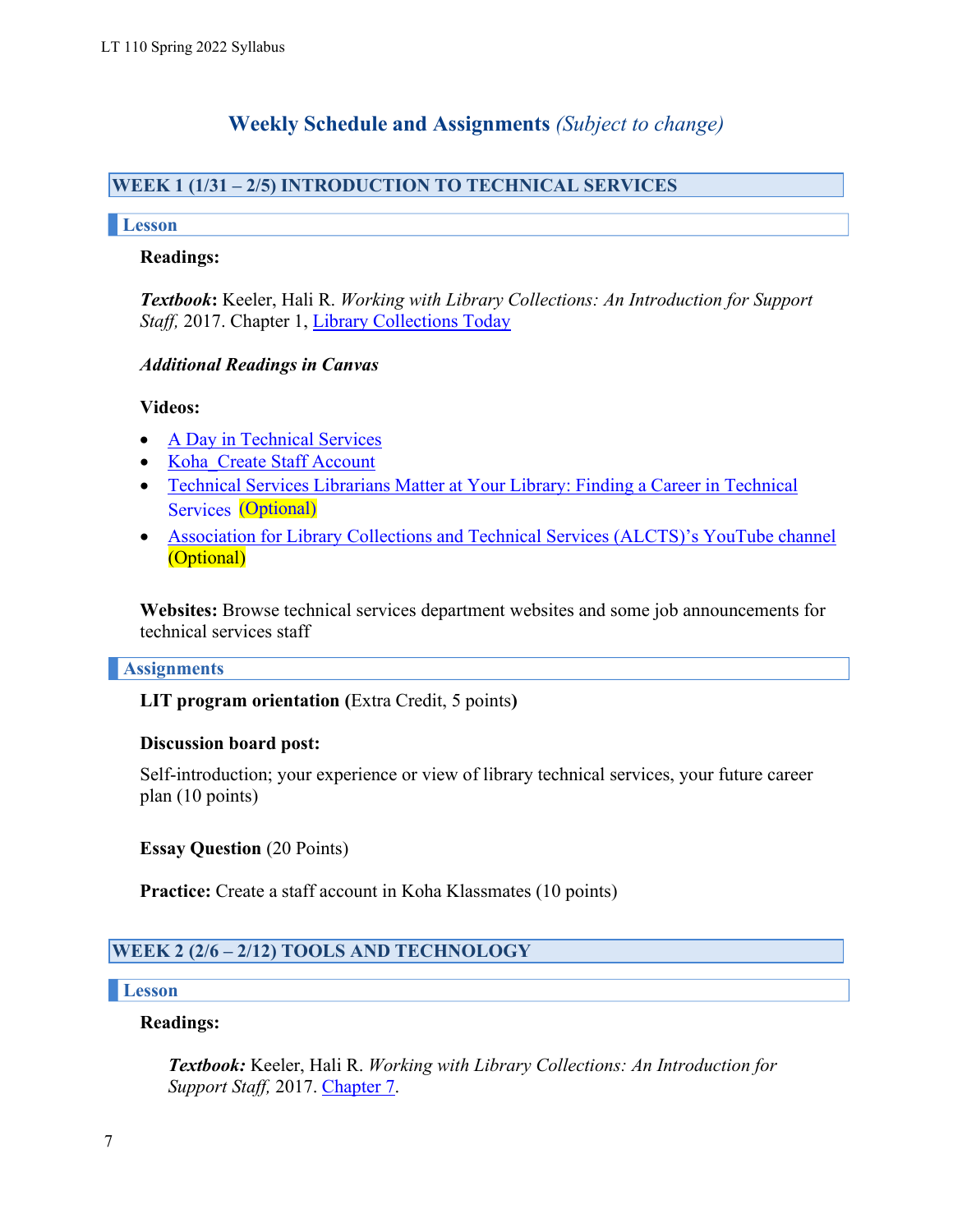### *Additional Readings in Canvas*

#### **Videos:**

- **Library Service Platforms / Integrated Library Systems**
	- o What is [Alma](http://exl-edu.com/01_Alma/Getting_to_Know_Alma/3_Orientation/Orientation_1_Welcome/)
	- o [Discover Koha Webinar: The Ultimate Guide to Koha](https://www.youtube.com/watch?v=QRfpNRoDy2M)
- **Electronic Resources Management**
	- o Electronic Resources [Workflows](https://www.youtube.com/watch?v=wFTEq_eVlOg) and Tools (Optional)
- **Discovery Services**
	- o EBSCO [Discovery](https://youtu.be/FXMrYV0uWFQ) Service Tutorial
	- o [Introduction to Primo VE](https://www.youtube.com/watch?v=J73UtYdJ75I) (Optional)

#### **Assignments**

**Discussion Board Post:** Describe the difference between commercial Library Service Platform (LSP) / Integrated Library System (ILS) and open-source ILS. (10 points)

**Essay Question** (10 points)

**Quiz** (10 points)

**Create an ePortfolio using Portfolium** (10 points)

**Peer Review** (Extra Credit, 5 points)

**WEEK 3 (2/13 – 2/19) COLLECTION DEVELOPMENT AND MANAGEMENT**

#### **Lesson**

#### **Readings:**

*Textbook:* Keeler, Hali R. *Working with Library Collections: An Introduction for Support Staff,* 2017. Chapter 2, Collection [Development,](https://login.ezproxy.palomar.edu/login?url=http://search.ebscohost.com/login.aspx?direct=true&db=nlebk&AN=1438877&site=ehost-live&scope=site&ebv=EB&ppid=pp_13) Chapter 3, [Selection,](https://login.ezproxy.palomar.edu/login?url=http://search.ebscohost.com/login.aspx?direct=true&db=nlebk&AN=1438877&site=ehost-live&scope=site&ebv=EB&ppid=pp_31) Chapter 5, Collection [Management,](https://login.ezproxy.palomar.edu/login?url=http://search.ebscohost.com/login.aspx?direct=true&db=nlebk&AN=1438877&site=ehost-live&scope=site&ebv=EB&ppid=pp_57) and Chapter 6, Inventory [and Deselection.](https://login.ezproxy.palomar.edu/login?url=http://search.ebscohost.com/login.aspx?direct=true&db=nlebk&AN=1438877&site=ehost-live&scope=site&ebv=EB&ppid=pp_69)

#### *Additional Readings in Canvas*

#### **Videos:**

- Choice Reviews Video Tutorials
	- **[Getting Started](https://www.youtube.com/watch?v=2cP_tNEQ60E)**
	- [Searching and Browsing](https://www.youtube.com/watch?v=KIp5r1t3dvE)
	- [Lists, Saved Searches, and Alerts](https://www.youtube.com/watch?v=N_HZ93MpCOM)
- Adding and Managing [Suggestions](https://www.youtube.com/watch?v=h_OWp9NeddY) in Koha Klassmates
- [Weeding](https://youtu.be/TbjcU1kG1Ss) the School Library
- [Resource](https://www.youtube.com/watch?v=H2IkSHe0Qek) sharing

8 **Assignments**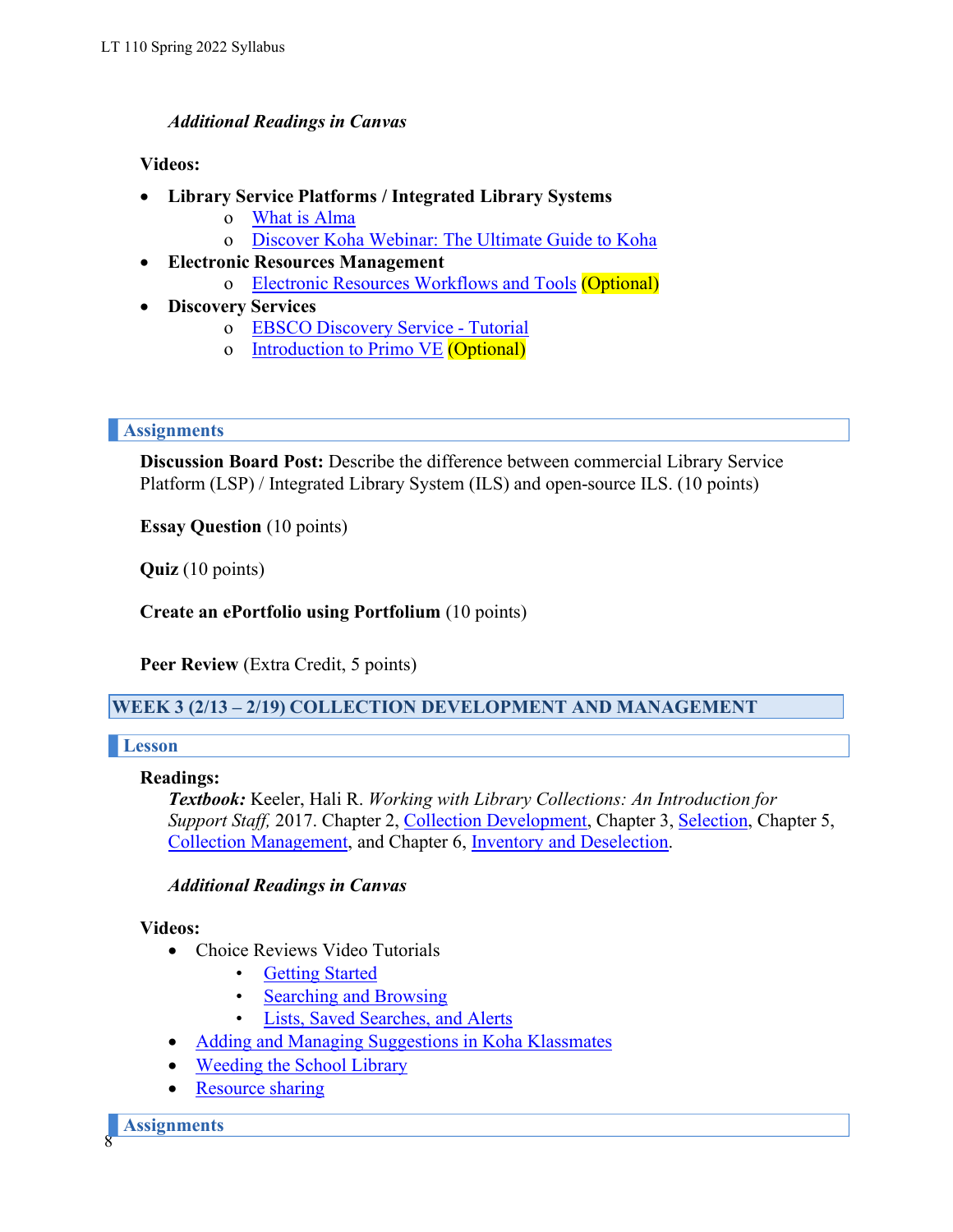## **Practices:**

- Create a list of 10 titles in Choices Reviews on a given subject. Describe the criteria you have used to make the selection. (10 points)
- Add these titles as purchasing suggestions in Koha Klassmates. (10 points)

**Essay Questions** (20 points)

## **WEEK 4 (2/20 – 2/26) ACQUISITION – BUDGET, VENDORS AND DISTRIBUTORS**

## **Lesson**

## **Readings:**

*Textbook:* Keeler, Hali R. *Working with Library Collections: An Introduction for Support Staff,* 2017. Chapter 2, Collection [Development](https://login.ezproxy.palomar.edu/login?url=http://search.ebscohost.com/login.aspx?direct=true&db=nlebk&AN=1438877&site=ehost-live&scope=site&ebv=EB&ppid=pp_13)*, and* Chapter 4 [Acquisitions.](https://login.ezproxy.palomar.edu/login?url=http://search.ebscohost.com/login.aspx?direct=true&db=nlebk&AN=1438877&site=ehost-live&scope=site&ebv=EB&ppid=pp_43)

## *Additional Readings in Canvas*

## **Videos:**

- Book Hooks Library Book [Acquisition](https://youtu.be/Qn_fcOlBxtg)
- [Maximizing](https://youtu.be/Qn_fcOlBxtg) Your School Library Budget
- Create a budget and funds in Koha [Klassmates](https://youtu.be/fagJ200n1qk)

## **Assignments**

**Essay Question:** Create a budget for a library and discuss the reasons for your budget allocation. (10 points)

**Assignment:** Create a budget and funds in Koha Klassmates. (15 points)

**Quiz** (15 points)

## **WEEK 5 (2/27 – 3/5) ACQUISITION PROCEDURES -- MONOGRAPH**

## **Lesson**

## **Readings:**

*Textbook:* Keeler, Hali R. *Working with Library Collections: An Introduction for Support Staff,* 2017. Chapter 4 **Acquisitions** 

Lecture notes and additional readings in Canvas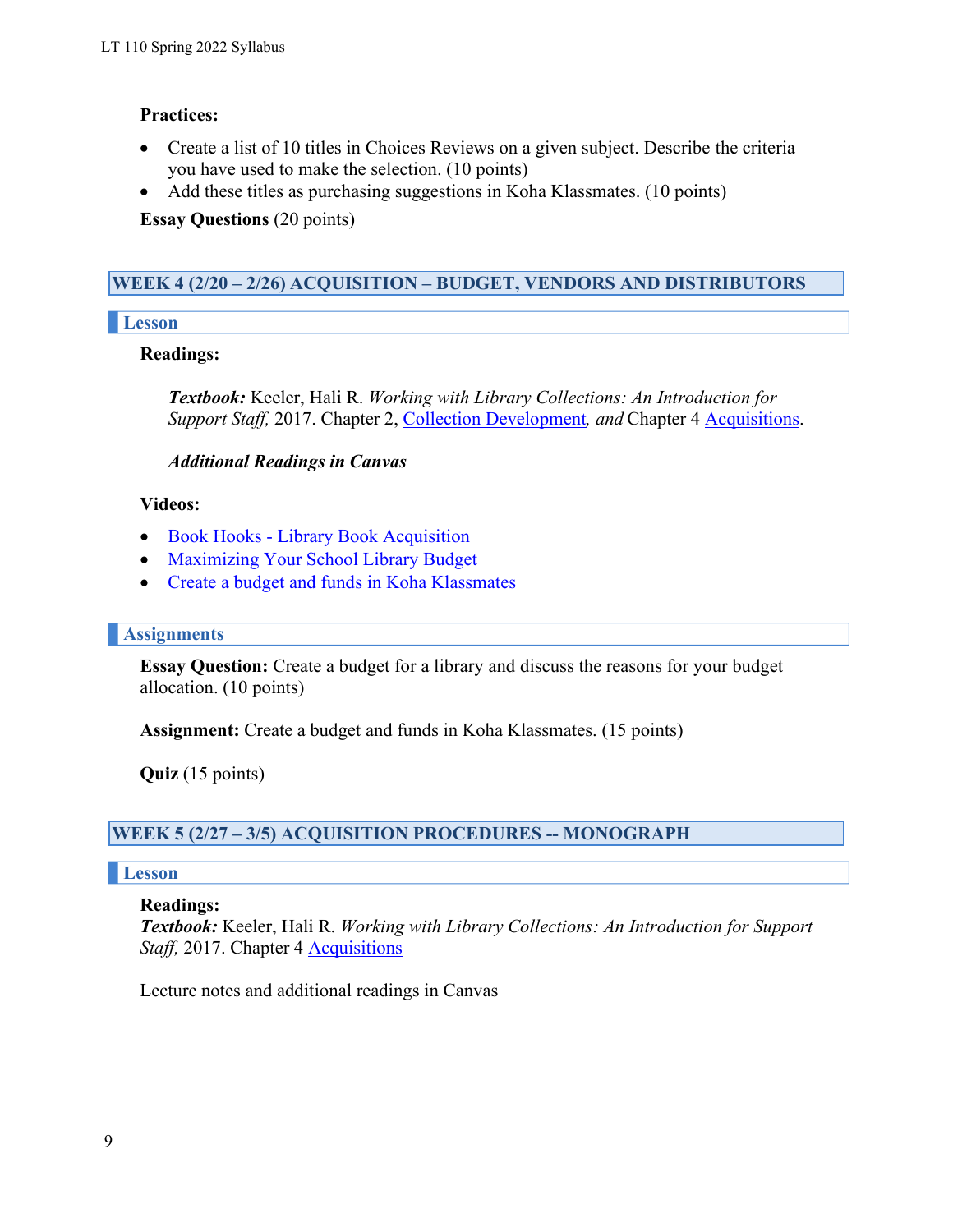### **Videos:**

- [Creating a Vendor in Koha Acquisitions Module](https://youtu.be/GLijx8jgboI)
- [Creating a Budget in Koha Acquisitions](https://youtu.be/qema4ep7QRg)
- [Creating a Fund and Child Fund in the Acquisitions Module with Koha](https://youtu.be/khX_tu87C1w)
- [Ordering a Purchasing Suggestion](https://youtu.be/HGRhcqL8SYs)
- [Creating a Basket in Acquisitions and Adding a z39.50 Record to the Basket](https://youtu.be/eAW9UKX6slo)
- [Close the Basket and Receive Items](https://youtu.be/UPsgcM4dNKI)

## **Assignments**

- Pre-Order Search ((20 points))
- Acquisition procedures in Koha Klassmates (20 points)

## **WEEK 6 (3/6 – 3/12) ACQUISITION PROCEDURES – SERIALS AND DATABASES**

#### **Lesson**

**Reading:** Lecture notes and Readings in Canvas

**Video**: [Deep Dive: Serials in Koha](https://youtu.be/DFnS7BK5aPM)

**Practice**: Explore non-book library resources

## **Assignments**

**Practice:** Add serials in Koha Klassmates (10 points)

**Quiz** (30 points)

**Midterm (120 points)**

## **WEEK 7 (3/13 – 3/19) INTRODUCTION TO CATALOGING AND CLASSIFICATION, AND METADATA**

## **Lesson**

## **Readings:**

#### *Textbooks:*

*Shaw, Marie K.* Cataloging Library Resources: An Introduction*, 2017.* Chapter 1, Introduction to Cataloging and [Classification,](https://login.ezproxy.palomar.edu/login?url=http://search.ebscohost.com/login.aspx?direct=true&db=nlebk&AN=1445317&site=ehost-live&scope=site&ebv=EB&ppid=pp_3) Chapter 2, Catalogs, [Collaborations,](https://login.ezproxy.palomar.edu/login?url=http://search.ebscohost.com/login.aspx?direct=true&db=nlebk&AN=1445317&site=ehost-live&scope=site&ebv=EB&ppid=pp_15) and [Tools,](https://login.ezproxy.palomar.edu/login?url=http%3A//search.ebscohost.com/login.aspx%3Fdirect%3Dtrue&db=nlebk&AN=1445317&site=ehost-live&scope=site&ebv=EB&ppid=pp_15) and chapter 6 [Metadata.](https://login.ezproxy.palomar.edu/login?url=http://search.ebscohost.com/login.aspx?direct=true&db=nlebk&AN=1445317&site=ehost-live&scope=site&ebv=EB&ppid=pp_85)

*Intner, Sheila S, and Jean Weihs.* Standard Cataloging for School and Public Libraries*., 2015.* [Chapter 1, Introduction to library cataloging a](https://login.ezproxy.palomar.edu/login?url=http://search.ebscohost.com/login.aspx?direct=true&db=nlebk&AN=941339&site=ehost-live&scope=site&ebv=EB&ppid=pp_13)nd [Chapter 2, The cataloging](https://login.ezproxy.palomar.edu/login?url=http://search.ebscohost.com/login.aspx?direct=true&db=nlebk&AN=941339&site=ehost-live&scope=site&ebv=EB&ppid=pp_13) [environment.](https://login.ezproxy.palomar.edu/login?url=http%3A//search.ebscohost.com/login.aspx%3Fdirect%3Dtrue&db=nlebk&AN=941339&site=ehost-live&scope=site&ebv=EB&ppid=pp_13)

*Additional Readings in Canvas*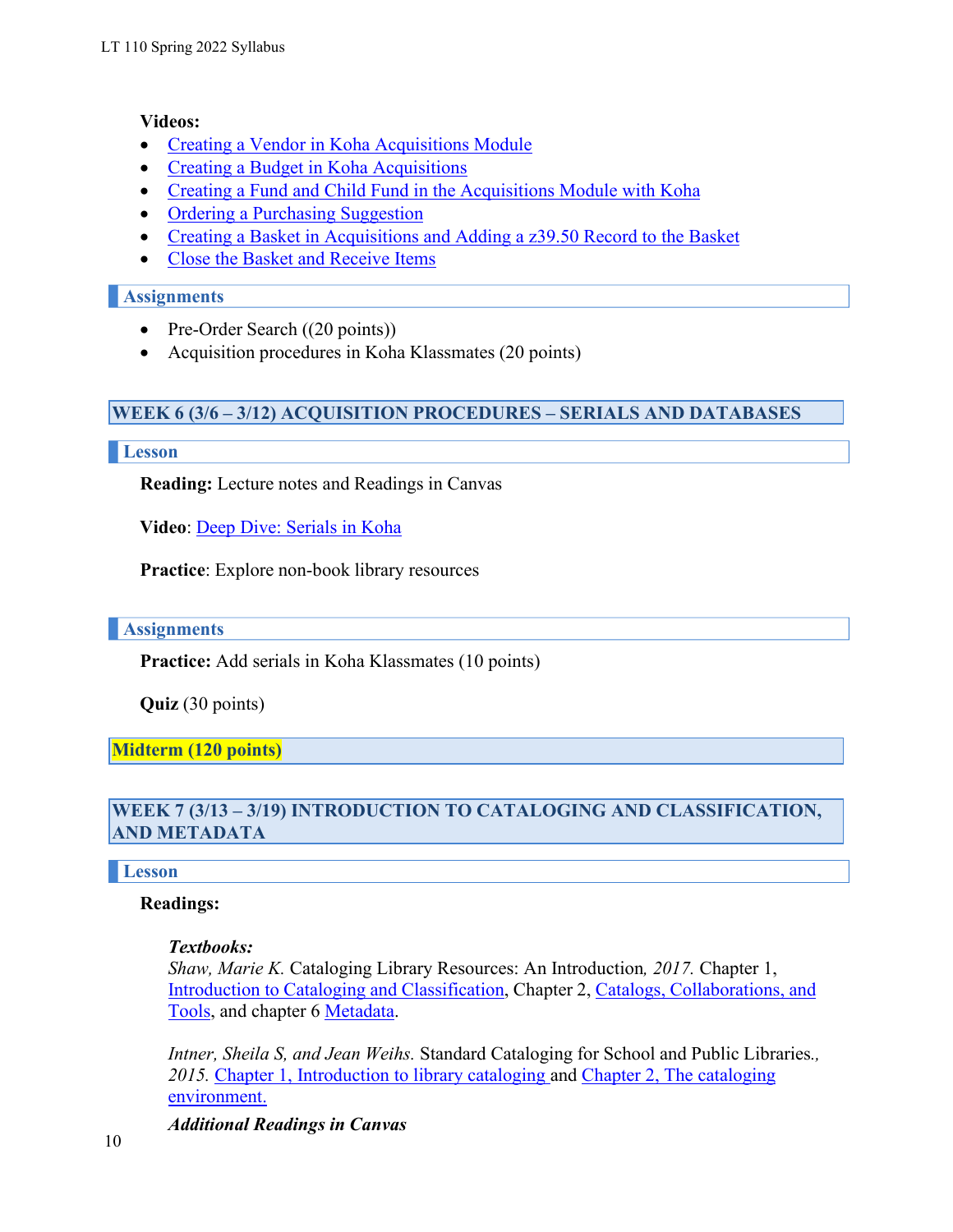**Video:** Supporting [Cooperative](https://youtu.be/1oBf6g15bZ0) Cataloging | Library Lab

**Website:** [Resources for Cataloging \(Library of Congress\)](https://www.loc.gov/aba/cataloging/tools/)

**Assignments**

**Discussion Board Post:** Discuss the benefits of cooperation and collaboration in cataloging. (10 points)

**Quiz** (30 points)

## **WEEK 8 (3/20 – 3/26) CATALOGING RULES**

**Lesson**

#### **Readings**

#### *Textbooks:*

*Shaw, Marie K.* Cataloging Library Resources: An Introduction*. 2017.* Chapter 10, [RDA,](https://login.ezproxy.palomar.edu/login?url=http%3A//search.ebscohost.com/login.aspx%3Fdirect%3Dtrue&db=nlebk&AN=1445317&site=ehost-live&scope=site&ebv=EB&ppid=pp_161) FRBR, [and FRAD](https://login.ezproxy.palomar.edu/login?url=http://search.ebscohost.com/login.aspx?direct=true&db=nlebk&AN=1445317&site=ehost-live&scope=site&ebv=EB&ppid=pp_161)

#### *Lecture notes and additional Readings in Canvas*

#### **Videos:**

- FRBR [simplified](https://youtu.be/LPBpP0wbWTg)
- RDA in 10 Easy [Steps](https://youtu.be/D3hafSNH_3A) (Optional)

**Assignments**

**Cataloging Assignment** (40 points)

## **WEEK 9 (4/3-4/9) ACCESS POINTS AND AUTHORITY CONTROL**

#### **Lesson**

#### **Readings**

*Textbooks:*

*Shaw, Marie K.* Cataloging Library Resources: An Introduction*, 2017.* Chapter 3 **[Authority](https://login.ezproxy.palomar.edu/login?url=http://search.ebscohost.com/login.aspx?direct=true&db=nlebk&AN=1445317&site=ehost-live&scope=site&ebv=EB&ppid=pp_33) Control.**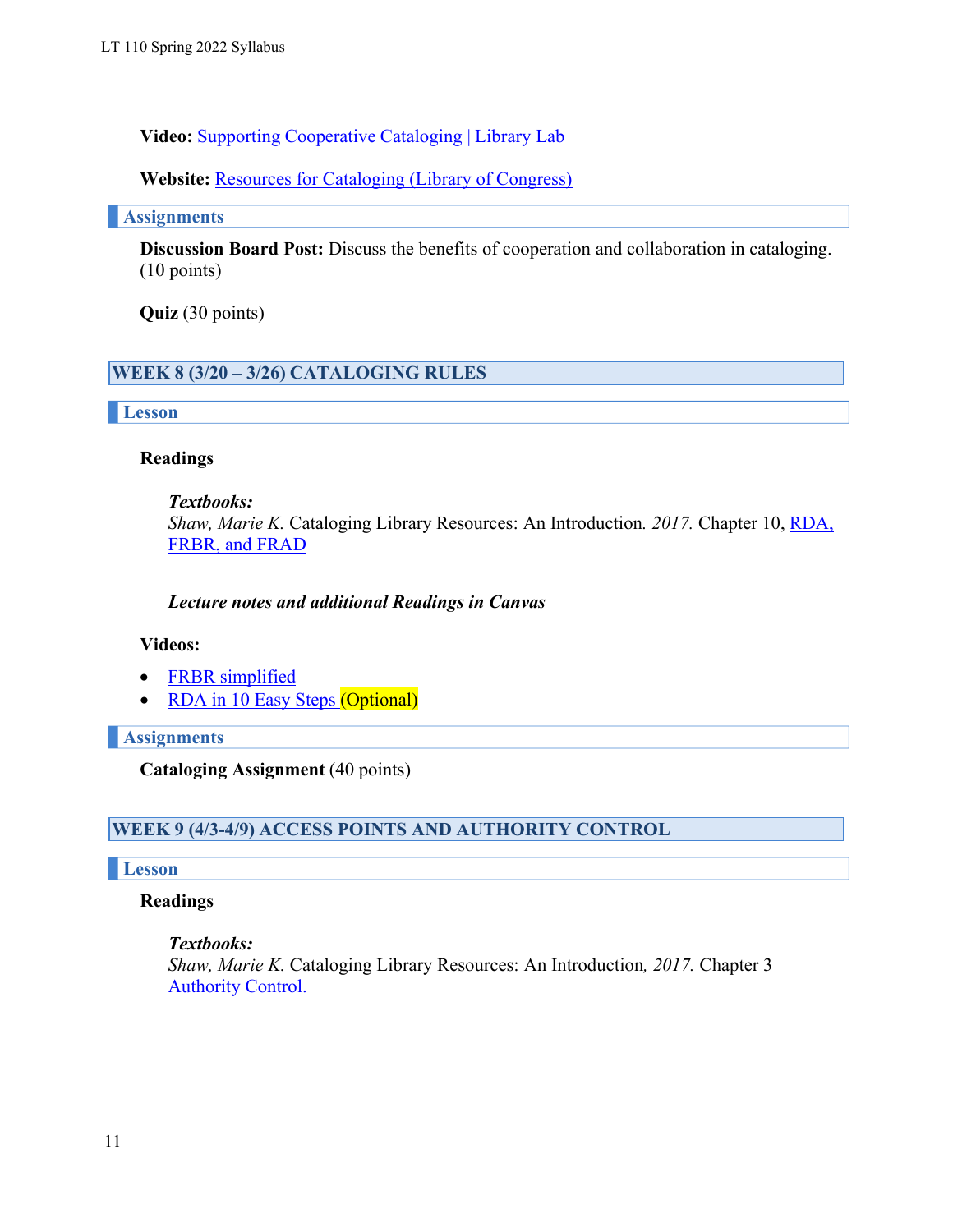*Intner, Sheila S, and Jean Weihs.* Standard Cataloging for School and Public Libraries*, 2015.* Chapter 4, Name and Title [Access Points](https://login.ezproxy.palomar.edu/login?url=http://search.ebscohost.com/login.aspx?direct=true&db=nlebk&AN=941339&site=ehost-live&scope=site&ebv=EB&ppid=pp_51)

#### *Lecture notes and additional Readings in Canvas*

**Video:** [Search Library](https://youtu.be/VygLMvuY-HA) of Congress Authority Files

**Practices: Search** Library of Congress [Authorities](http://authorities.loc.gov/) **for name and title authorities**

#### **Assignments**

**Discussion Board Post:** Discuss you experience in searching Library of Congress authority files and the records you have found (10 points).

**Cataloging Assignment:** Find and Submit name and title authority records. (30 points)

## **WEEK 10 (4/10-4/16) SUBJECT HEADINGS**

#### **Lesson**

#### **Readings:**

#### *Textbooks:*

*Shaw, Marie K.* Cataloging Library Resources: An Introduction*, 2017.* Chapter 9 [Subject](https://login.ezproxy.palomar.edu/login?url=http%3A//search.ebscohost.com/login.aspx%3Fdirect%3Dtrue&db=nlebk&AN=1445317&site=ehost-live&scope=site&ebv=EB&ppid=pp_139) [Classification](https://login.ezproxy.palomar.edu/login?url=http://search.ebscohost.com/login.aspx?direct=true&db=nlebk&AN=1445317&site=ehost-live&scope=site&ebv=EB&ppid=pp_139)

*Intner, Sheila S, and Jean Weihs.* Standard Cataloging for School and Public Libraries*,* 2015. Chapter 5, **Subject analysis** and Chapter 6, [Subject heading authorities.](https://login.ezproxy.palomar.edu/login?url=http://search.ebscohost.com/login.aspx?direct=true&db=nlebk&AN=941339&site=ehost-live&scope=site&ebv=EB&ppid=pp_79)

#### **Practices:**

- Find LCSH Authorities Records
- Identify authorized LCSH headings in a library catalog record

#### **Assignments**

**Cataloging Assignment:** Find and submit LC Subject Authority Records (15 points)

**Quiz** (25 points)

## **WEEK 11(4/17 – 4/23) CLASSIFICATION SYSTEMS**

**Lesson**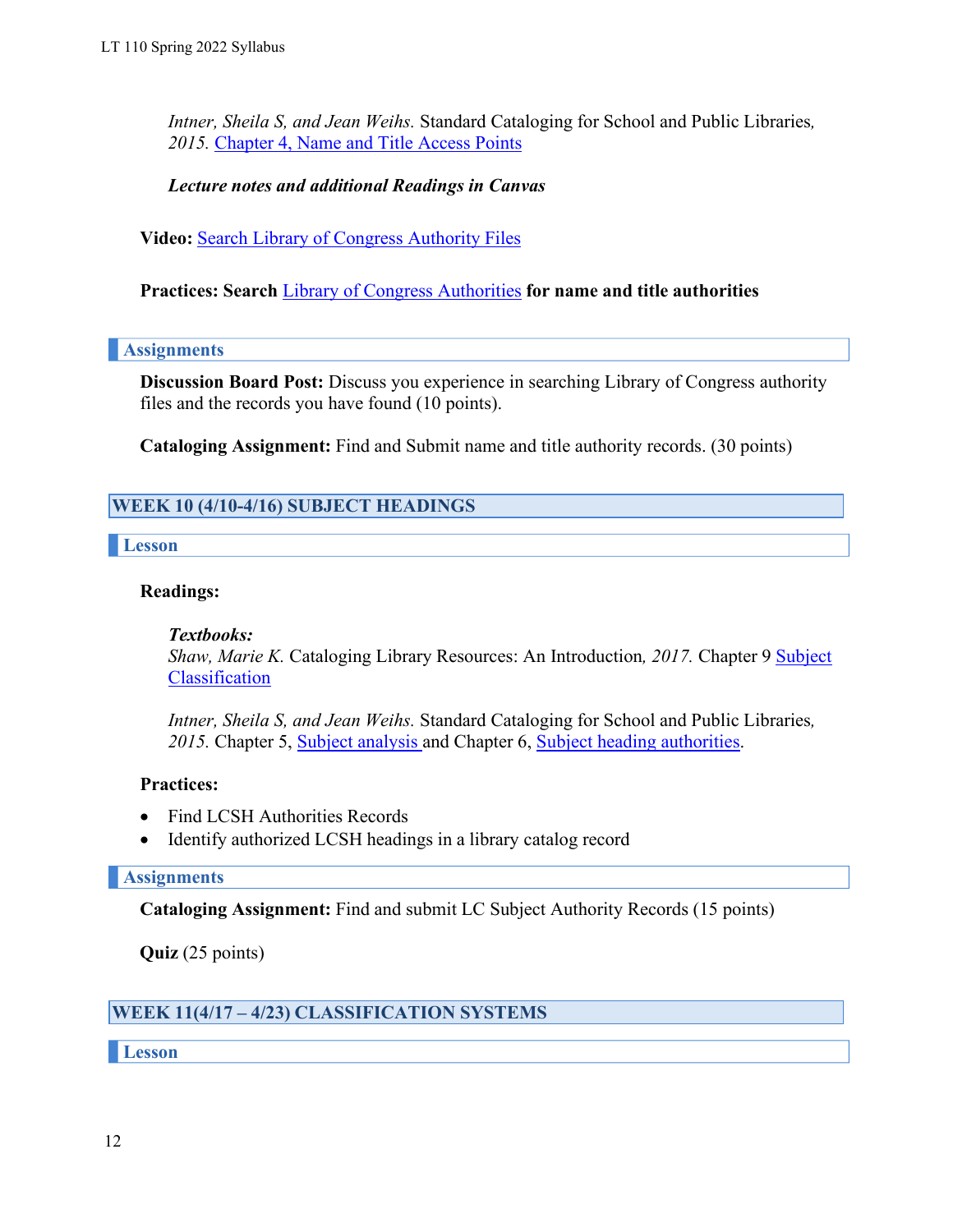## **Readings:**

#### *Textbooks:*

*Intner, Sheila S, and Jean Weihs.* Standard Cataloging for School and Public Libraries*, 2015.* Chapter [9, Classification and Call](https://login.ezproxy.palomar.edu/login?url=http://search.ebscohost.com/login.aspx?direct=true&db=nlebk&AN=941339&site=ehost-live&scope=site&ebv=EB&ppid=pp_119) Numbers*.*

#### **Videos:**

- Library of Congress Classification: How books are organized in [Academic Libraries](https://youtu.be/Vq_nXCKqvvI)
- Dewey Decimal [Classification](https://youtu.be/PJ3iEWnIrU8) System
- Principles of [Classification](https://youtu.be/5aaCr9vpmxc) (Optional)

#### **Assignments**

**Discussion:** (20 points)

## **WEEK 12 (4/24 – 4/30) CLASSIFICATION SYSTEMS**

#### **Lesson**

#### **Readings:**

#### *Textbooks:*

*Shaw, Marie K.* Cataloging Library Resources: An Introduction*, 2017.* Chapter 7, [Dewey](https://login.ezproxy.palomar.edu/login?url=http%3A//search.ebscohost.com/login.aspx%3Fdirect%3Dtrue&db=nlebk&AN=1445317&site=ehost-live&scope=site&ebv=EB&ppid=pp_103) Decimal [Classification](https://login.ezproxy.palomar.edu/login?url=http%3A//search.ebscohost.com/login.aspx%3Fdirect%3Dtrue&db=nlebk&AN=1445317&site=ehost-live&scope=site&ebv=EB&ppid=pp_103) System, and chapter 8, Library of Congress [Classification](https://login.ezproxy.palomar.edu/login?url=http%3A//search.ebscohost.com/login.aspx%3Fdirect%3Dtrue&db=nlebk&AN=1445317&site=ehost-live&scope=site&ebv=EB&ppid=pp_121) System.

#### **Videos:**

- [Classification](https://youtu.be/F7_DKgs2V3I) Web
- Dewey Decimal Classification (DDC) [and WebDewey](https://youtu.be/pX6AxjV9fVU)

#### **Assignments**

**Classification Assignment (60 points)**

#### **WEEK 13 (5/1 – 5/7) COMPUTER ENCODING—MARC AND BIBFRAME**

#### **Lesson**

#### **Readings:**

#### *Textbooks:*

*Shaw, Marie K.* Cataloging Library Resources: An Introduction*, 2017.* Chapter 4, [MARC21](https://login.ezproxy.palomar.edu/login?url=http%3A//search.ebscohost.com/login.aspx%3Fdirect%3Dtrue&db=nlebk&AN=1445317&site=ehost-live&scope=site&ebv=EB&ppid=pp_49) Records and Chapter 11, [BIBFRAME: Preparing](https://login.ezproxy.palomar.edu/login?url=http%3A//search.ebscohost.com/login.aspx%3Fdirect%3Dtrue&db=nlebk&AN=1445317&site=ehost-live&scope=site&ebv=EB&ppid=pp_179) Catalogers for the Future.

*Intner, Sheila S, and Jean Weihs.* Standard Cataloging for School and Public Libraries*, 2015.* Chapter [12, Computer](https://youtu.be/pX6AxjV9fVU) Encoding.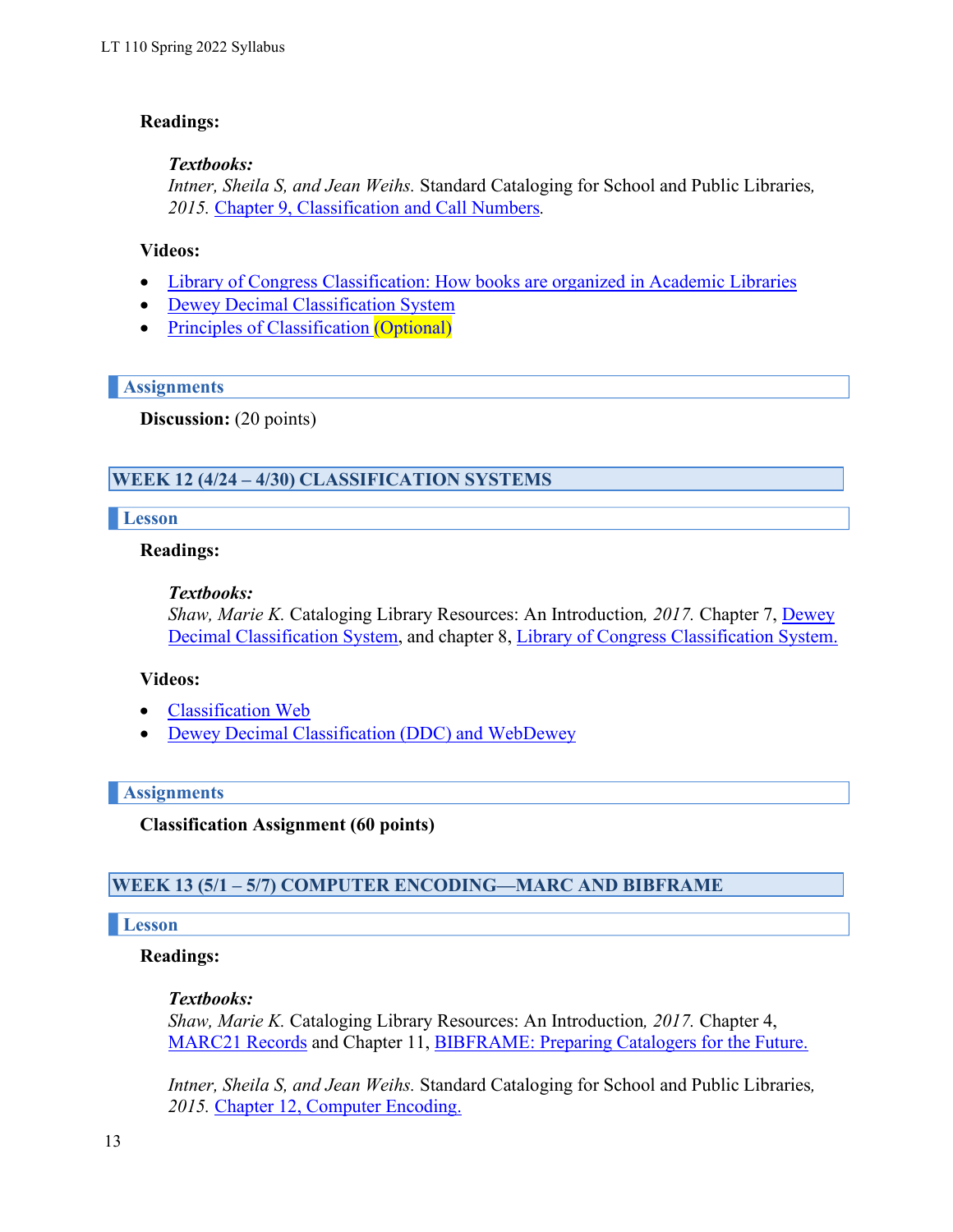### **Videos:**

- MARC [Bibliographic](https://youtu.be/Wa1Y21Q2-sI) basics
- Library of Congress BIBFRAME [Developments](https://youtu.be/K3nZuydvTBQ) (Optional)
- From MARC to [BIBFRAME:](https://youtu.be/OQijXJauo8I) An Introduction (Optional)

### **Practices:**

- Interpreted MARC Records
- Find and Review MARC Records

### **Assignments**

• Interpreting MARC Records (20 points)

## **WEEK 14 (5/8 – 5/14) COPY AND ORIGINALCATALOGING**

### **Lesson**

### **Readings**

*Textbook: Shaw, Marie K.* Cataloging Library Resources: An Introduction*, 2017.* Chapter 5, Copy [Cataloging.](https://login.ezproxy.palomar.edu/login?url=http://search.ebscohost.com/login.aspx?direct=true&db=nlebk&AN=1445317&site=ehost-live&scope=site&ebv=EB&ppid=pp_67)

### *Additional Readings in Canvas*

## **Videos:**

- OCLC [Connexion](https://youtu.be/hw5hMnnzXcs) Search
- [Cataloging with Z39.50 \(Copy Cataloging in Koha\)](https://youtu.be/AAndm9nz4rI)
- [Original](https://youtu.be/ZePoCuQojNQ) cataloging in Koha Klassmates

## **Assignments**

- Copy Cataloging Assignment (30 points)
- Original Cataloging in Koha Klassmates (30 points)

## **WEEK 15 (5/15 – 5/21) COLLECTION CARE**

## **Lesson**

## **Readings**

*Textbook:* Keeler, Hali R. *Working with Library Collections: An Introduction for Support Staff,* 2017. Chapter 9, [Material Preparation,](https://login.ezproxy.palomar.edu/login?url=http://search.ebscohost.com/login.aspx?direct=true&db=nlebk&AN=1438877&site=ehost-live&scope=site&ebv=EK&ppid=Page-__-108) Chapter 10, [Preservation and](https://login.ezproxy.palomar.edu/login?url=http://search.ebscohost.com/login.aspx?direct=true&db=nlebk&AN=1438877&site=ehost-live&scope=site&ebv=EB&ppid=pp_129) [Security,](https://login.ezproxy.palomar.edu/login?url=http%3A//search.ebscohost.com/login.aspx%3Fdirect%3Dtrue&db=nlebk&AN=1438877&site=ehost-live&scope=site&ebv=EB&ppid=pp_129) and Chapter 11, Basic [material Repair.](https://login.ezproxy.palomar.edu/login?url=http://search.ebscohost.com/login.aspx?direct=true&db=nlebk&AN=1438877&site=ehost-live&scope=site&ebv=EB&ppid=pp_145)

## *Additional Readings in Canvas*